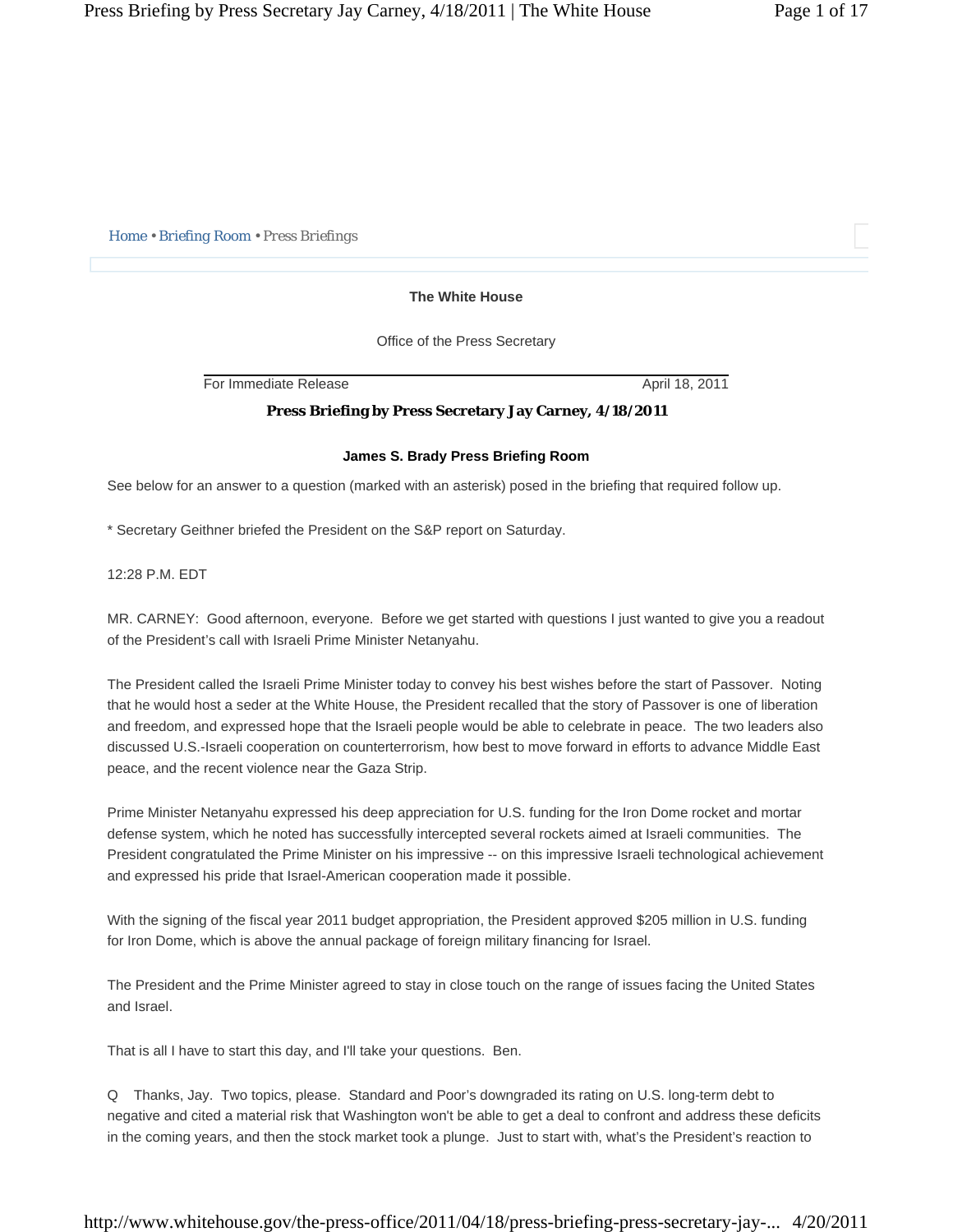that kind of bond rating?

MR. CARNEY: Well, first of all, the bond rating remained the same. The S&P affirmed the AAA bond rating of the United States, but emphasized the importance of timely bipartisan cooperation and action on fiscal reform -- the same emphasis the President made when he gave his speech last Wednesday. What the S&P analysis also said was that the American economy is strong, it's growing, it's diversified, it's dynamic, it continues to be the most important and most powerful economy in the world.

As for its political analysis, we simply believe that the prospects are better. We think the political process will outperform S&P expectations. The President is committed, as he made clear in his speech on Wednesday, to moving forward in a bipartisan way to reach common ground on this important issue of fiscal reform. And he believes that the fact that Republicans -- that he and the Republicans agree on a target -- \$4 trillion in deficit reduction over 10 to 12 years -- is an enormously positive development. They also agree that the problem exists. So the third part is the hard part, which is reaching a bipartisan agreement. But two out of three is important. And it demonstrates progress.

Now, a statement that observes the fact that there is often gridlock in Washington and that the contentiousness between the two parties sometimes prevents us from getting things done is not one we would disagree with. But the fact is when the issues are important, history shows that both sides can come together and get things done. President Ronald Reagan did that with Tip O'Neill, Democratic Speaker of the House. President Bill Clinton did it with Newt Gingrich, Republican Speaker of the House. President Obama did it 10 days ago with John Boehner, Republican Speaker of the House. We can do it again. The President believes that's possible and that it will happen.

Q So I understand your point there that the White House thinks that Washington will outperform this outlook, but I just want to make sure I understand. When the agency lowers the outlook on the long-term debt to negative, is it your view that -- what is your view about the significance of that?

MR. CARNEY: We think a reminder that it is important that we reach agreement on fiscal reform is always valuable, and that's essentially what it is. It is another indication on the -- of the importance of both sides coming together and grappling with this problem and getting to a resolution. Again, Republicans and Democrats, the President, all agree that there is a problem, that we need to do something about reducing our deficit. Everyone agrees now on a target for deficit reduction -- \$4 trillion over 10 to 12 years. That's significant.

And I would point you to Moody's analysis. In the wake of the President's speech on Wednesday, Moody gave a very -- Moody's gave a very positive assessment, and again today in its weekly report, made another positive assessment. And the fact that both sides have the same or similar target, that they diagnose the problem similarly, and that the President has begun a process that he hopes will lead to bipartisan negotiations and lead to some sort of bipartisan agreement I think is all an indication of the seriousness with which he takes this issue and the importance that he places on moving forward and addressing it.

Q One other quick topic, please. On the severe weather down in the South, as you know, dozens of people have been killed over the last few days by tornadoes across the South. Does the President have any plans to go to the region and talk to victims and inspect the damage? As you know, that's often the role that Presidents play.

MR. CARNEY: The President -- I don't have a scheduling update. The President spoke with Governor Perdue and Governor Bentley yesterday to express his condolences and make sure they knew that the federal government stands ready through the Federal Emergency Management Agency to assist in the recovery efforts if needed.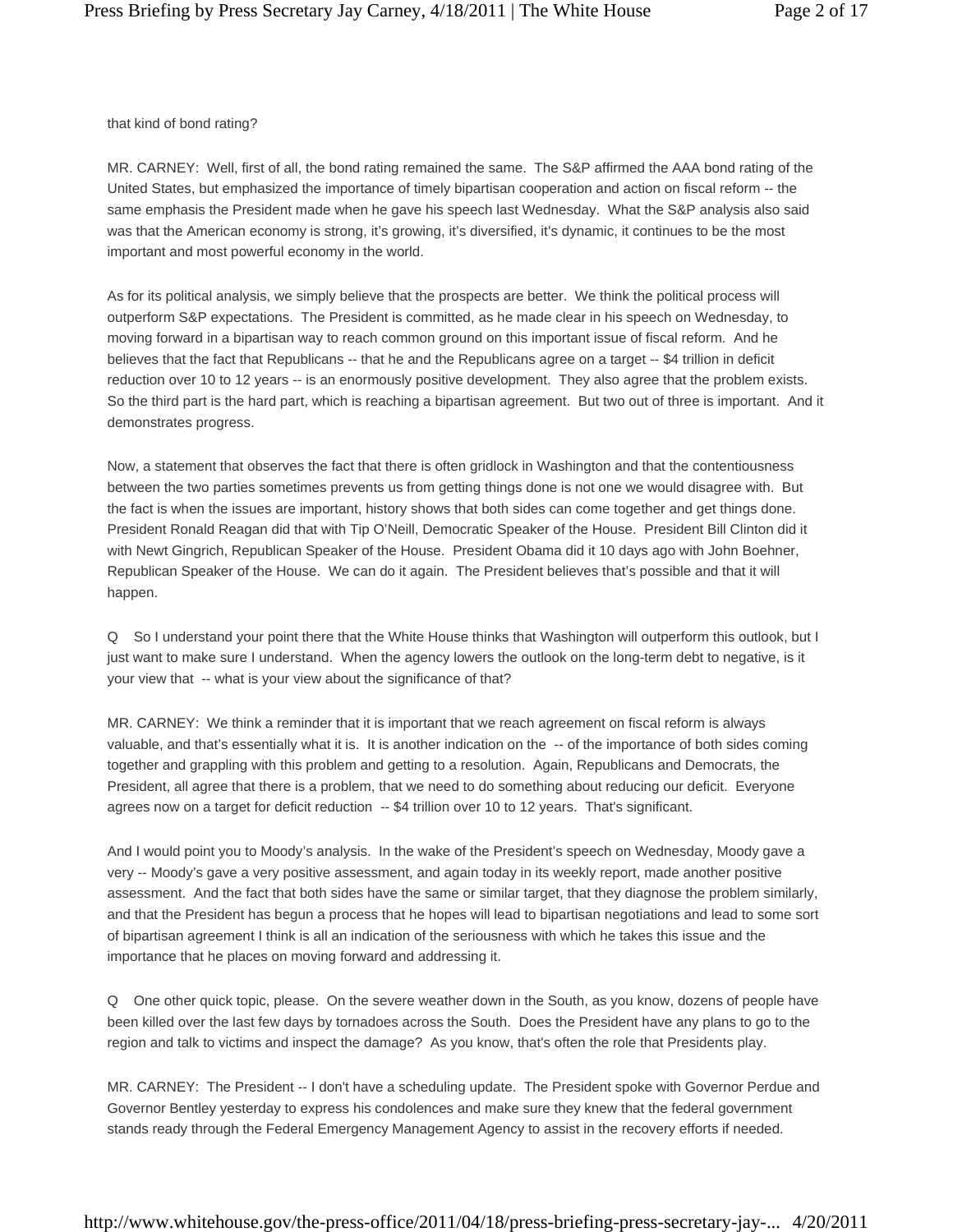FEMA, through its regional office in Atlanta, Georgia, is closely monitoring conditions following the severe storms. It has dispatched preliminary damage assessment teams to North Carolina, Alabama and Mississippi, and we have folks on the ground assessing the situation and standing ready to provide assistance as necessary.

Q Staying with S&P, does the warning on the direction and the outlook for the long-term debt rating make a deal over the deficit more urgent?

MR. CARNEY: I would say that any call for a bipartisan agreement on deficit reduction on fiscal reform is a welcome one, and in that context, I think that it adds to what we believe is some momentum towards that end.

But again, I would point to some important factors here, that even in S&P's analysis on the U.S. economy it said: "The economy of the United States is flexible and highly diversified. The country's effective monetary policies have supported output growth while containing inflationary pressures. And a consistent global preference for the U.S. dollar over all other currencies gives the country unique external liquidity."

It goes on with: "Our ratings on the U.S. rest on its high income, highly diversified and flexible economy, backed by a strong track record of prudent and credible monetary policy."

Again, there's a lot here that describes the strength of the United States economy, the strength of our recovery. And on the political question of whether achieving compromise is within reach, we believe it is, and we rest our faith in those prospects on historical precedent that is as fresh as the recent agreement between the Speaker of the House and the President and other leaders on the fiscal year 2011 budget, and on the seriousness with which this President and other serious parties are approaching this issue.

Q Any other concrete evidence, apart from the deal over the government shutdown? I mean, their analysis is based on --

MR. CARNEY: Right. I would say the fact that they share the \$4 trillion target, they share an analysis of the problem and the fact that it needs to be addressed, and these are important steps toward a deal. And the fact that it is recognized as an important matter adds to the momentum, we believe.

Q Jay, there is some legitimate sentiment on the Hill that the talks on deficit reform that the President called for last week have really undermined the work that the Gang of Six has been doing, working on for months. They're just a few weeks from -- away from releasing their own plan. Why not wait for them, or why not include them more in the talks?

MR. CARNEY: Well, look, the President has said and others have said that we wholly endorse the fact that seriousminded lawmakers of both parties in that group and others have taken on this issue and approached it in a way that recognizes the importance of getting something done and the need to do it in a balanced way.

The fact that the President has come out with his vision should be a positive reinforcement, another indication that this is important work that needs to be done. And the fact that the President built his vision by borrowing in many ways from the recommendations of the bipartisan commission on which a number of members of that Senate group sat, and that he has been -- his approach has been praised by people, independents, in this field, if you will, of fiscal reform -- like Pete Peterson and David Walker -- gives a good sign, a good indication, of the fact that there is a building consensus around the way to approach this problem. So he thinks it's very complementary to the process.

Q So creating another group you don't think undermines what --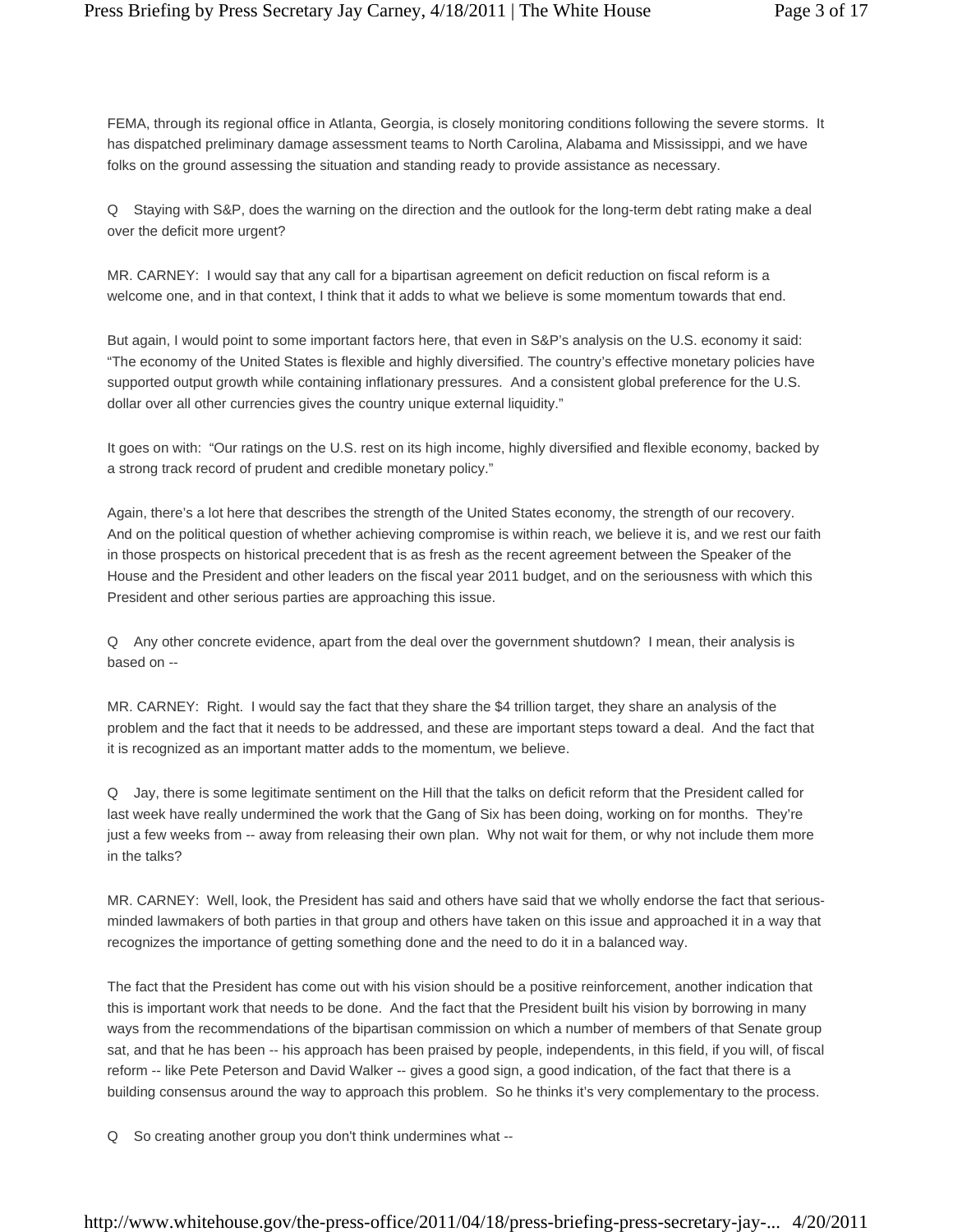MR. CARNEY: Well, look, the reality is that for anything to pass Congress you need 60 votes in the Senate and 218 votes in the House. So we need to build off of all the existing groups, if you will. We need to bring together through a process that has to involve the leadership those Republicans and Democrats who can find consensus on common ground on measures to reduce our deficit and begin to reform our fiscal policy in a way that makes us stronger for the 21st century.

Q And President Obama is hitting the road this week. What is his message for the American people and how is it different from his speech last week? And what do you guys intend to get from the Facebook --

MR. CARNEY: The message he's carrying to Virginia tomorrow, to California Wednesday, to Nevada on Thursday, is very much the message that he laid out on Wednesday. And you can't just say these things once, you need -- he very much looks forward to engaging with Americans outside of Washington to talk about how we got here, why it's so important to deal with the need for fiscal reform, and what his vision is for getting there.

This can be extremely arcane and esoteric stuff, when Americans out there are worrying principally about the economy and job creation and gas prices, and he wants to explain why, for the sake of our economy, we need to move forward on fiscal reform, share responsibility and share the burden as we go forward to create an America that is stronger and creating more jobs in the future.

Q A couple things. On the S&P, Majority Leader Cantor just put out a statement calling it a wakeup call -- it seems to agree with what you're saying -- but also said that as a wakeup call, House Republicans will only move forward on the President's request to increase the debt limit if it's accompanied by serious reforms that immediately reduce federal spending. The Majority Leader being pretty clear that they're standing firm on their position of more spending cuts. Is that at this point something the President can agree to?

MR. CARNEY: Well, the President very much, as he laid out in his speech on Wednesday, believes that part of the package in terms of long-term fiscal reform involves spending cuts. It also involves reductions -- savings in health care spending. It involves savings in the tax code. It involves savings in Pentagon spending, as well as, of course, interest payments.

So what I would point you to are the statements that the Secretary of the Treasury made over the weekend where he made very clear -- and he was in the room for a number of these meetings -- that what is reassuring and important is that the leaders of both parties in Congress as well as the President, of course, agree that the debt ceiling will be raised.

Because we cannot play chicken with our economy. We cannot play chicken with the full faith and credit of the United States government. We meet our obligations -- we are the United States. And we will do that. That will happen.

Concurrently, we, as the President urged, will be engaged in bipartisan negotiations aimed at reducing our deficit, cutting spending, and taking other measures to reduce our deficit. Those things can happen on parallel tracks, if you will. But regardless of how that process proceeds and what agreements are reached along the way and in what timeframe, it is absolutely a fact that Congress will raise the debt ceiling because not to do that would be a catastrophic folly.

Q And also on Friday the President issued a signing statement that -- a lot of people have been talking about it. On the campaign, during the campaign, he said in several different venues that signing statements were a bad idea, and at one point he said we're not going to use signing statements to do an end-run around Congress. So why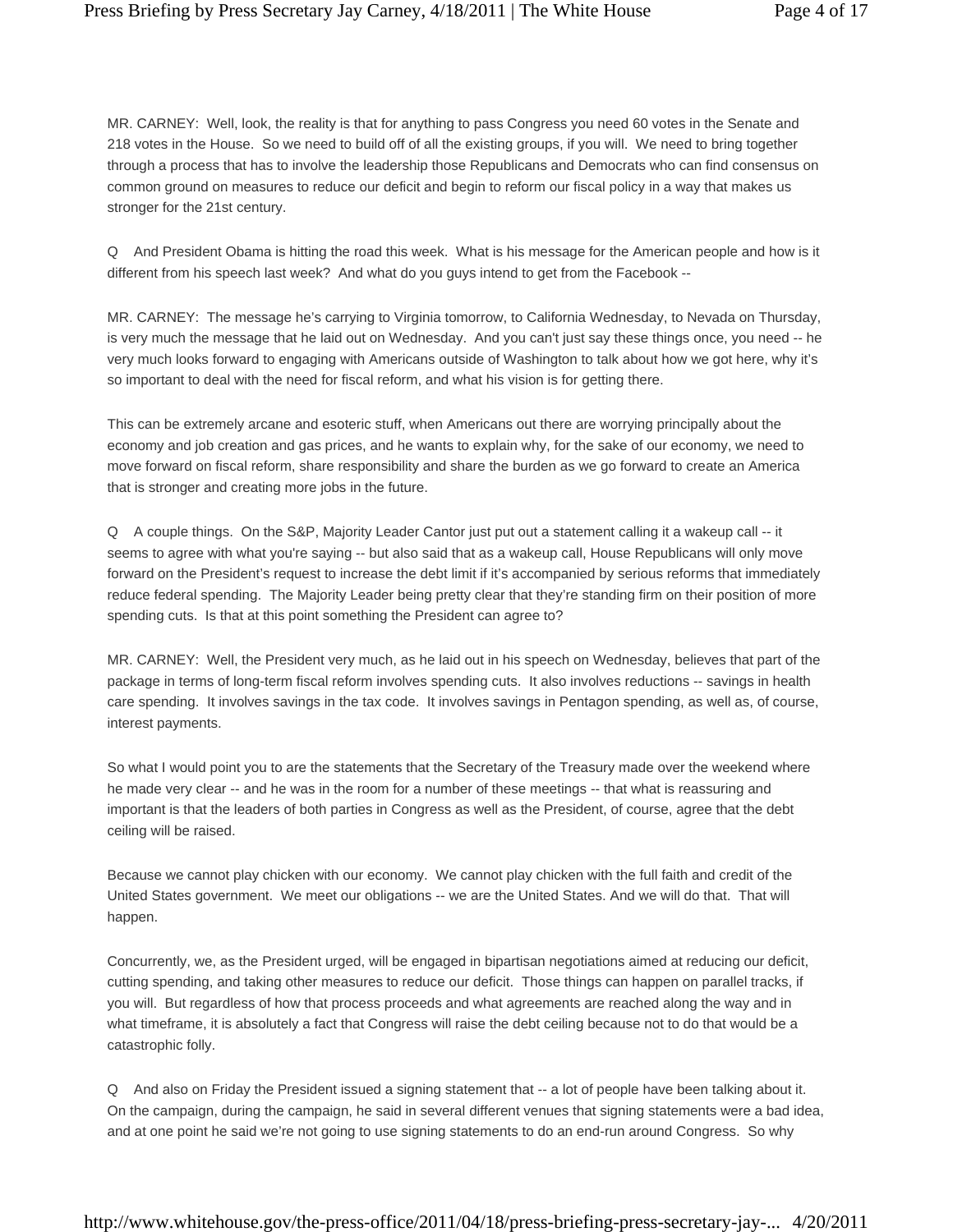going -- why the change in position now?

MR. CARNEY: Well, let me make very clear what the President -- the President's position, what -- the position he took during the campaign, because it's been a little bit misunderstood, although most of the folks who reported on this over the weekend got it right. He never said he was opposed entirely to signing statements. I can point you to numerous statements from the campaign where he made clear that every President should retain the right, of course must retain the right, to have signing statements, to raise constitutional concerns and objections with a law passed by Congress that he signed into law. His concern was with what he saw as an abuse of the signing statement by the previous administration.

So the positions he took in the signing statements on the budget bill are entirely consistent with that position. You need to retain the right to, as President, to be able to issue those signing statements, but obviously they should not be abused.

Q Did that position evolve, would you say, over time? Because it was pretty clear at a couple venues when asked about them, he said, no, I won't sign --

MR. CARNEY: I don't have them with me -- no, actually on numerous occasions, including a question-and-answer session with Charlie Savage, who was with The Boston Globe at the time and did a lot of work on this issue, made very clear, explicitly, that signing statements needed to be retained. They just should not and he would not abuse them.

Yes, sir.

Q On the tax -- does the administration have any more specific recommendations for reforming the tax code?

MR. CARNEY: Any more specific today? No, obviously we've begun a -- we've begun a process. The President, as you know, is committed to both individual tax reform as well as corporate tax reform. He believes that a simpler tax code is good for individual filers and it's good for business because it makes business more efficient. So those are two goals that he thinks are very important. But I don't have any new proposals for you today, Mr. Plante.

Q The Tax Policy Institute says that 45 percent of Americans don't pay any income tax. Many of them are lowerincome people. But does that mean they don't have a stake in the system? Should they pay something?

MR. CARNEY: Well, first of all, there are many taxes besides income taxes, as you know, and most people --

Q I said income tax.

MR. CARNEY: No, I know you did, but to say that they don't have a stake in the system, of course, they're all Americans, and those who are paying payroll taxes are working Americans. They very much have a stake in the system, and they very much have a stake in the economic future of this country.

And for those who are out of work, they very much have a stake in this process, which must not as we go forward take actions that undermine the recovery that's underway or that undermine the job creation that's underway. That is paramount here and is -- the focus the President wakes up with every morning is: What can I do to continue job creation? What can I do to continue the growth that we've seen as we emerge from this terrible recession that we've suffered from?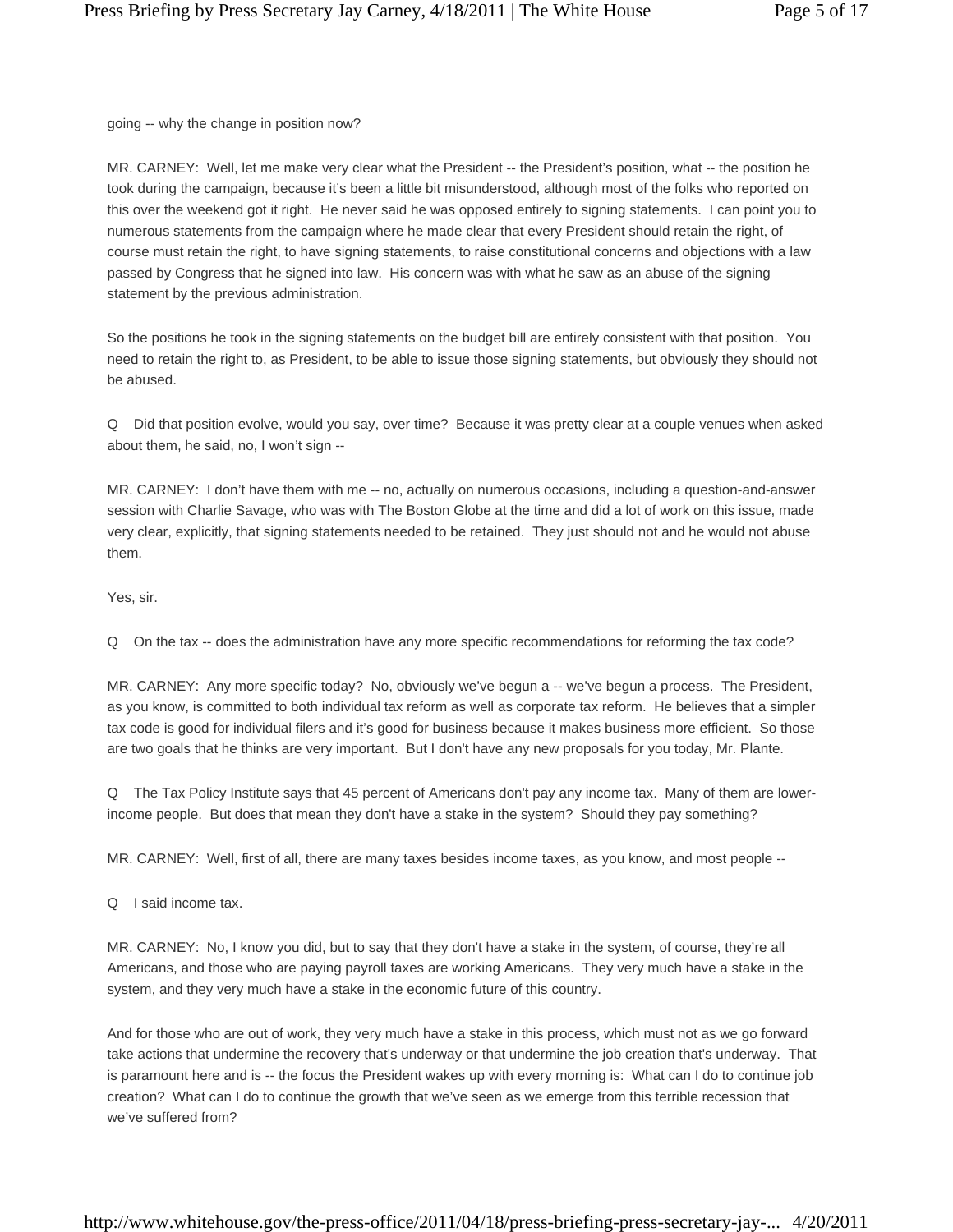So everybody has a stake in this. And everybody has a stake in Congress and the President reaching agreement on economic policy issues that allows for the economy to continue to grow, for jobs to continue to be created, for industries to thrive in this country that can create jobs in this country. And those are the policies that the President feels more passionately about and pursues every day.

Yes, Wendell.

Q Jay, walk me through what happens if the nation bumps up against this debt ceiling and how that is fundamentally different than us lacking budget authority, for example? What makes it so catastrophically more serious?

MR. CARNEY: Because we have the largest economy in the world, the most important economy in the world. The world looks to us for economic stability. The world obviously takes -- has a great deal of faith in our currency and in U.S. treasuries. And a failure to meet our obligations would be a grave mistake that would have a grave impact on both the American economy and the global economy.

You don't have to look to me for an analysis of this. There are plenty of credible economists who can provide it for you independent of the White House, the Congress. And I think the consensus is near universal that the impact would be very negative and very severe.

Q What happens, though? Does it mean we're not paying the interest on treasuries to institutions or individuals that own them?

MR. CARNEY: I believe what happens -- and at the end of this answer, I'll refer you to the experts at Treasury for this -- but I believe what happens is that we have bills come due that we can't pay because we haven't raised the debt ceiling. So, to put it in very plain language, we would default. And default is a terrible thing for an individual; it is a catastrophic thing for the United States of America.

Q Can you talk to me about this aid to an anti-Syrian government broadcast group, I guess, that was revealed in Wikileaks last week? There's some reporting that administration officials are concerned that people who participate in this could be targeted by the Syrian government.

MR. CARNEY: Well, Wendell, you know we're not going to comment on alleged leaks of classified material. As you know also, the U.S. government provides support to civil society, democracy and human rights activists around the world in line with our values, among them respecting the fundamental human rights of free speech, peaceful assembly and human dignity. U.S. outreach to Syrian civilian society is entirely consistent with those principles.

Athena.

Q Two subjects. On the debt limit, I want to make sure I understand the reason for sort of drawing a line in the sand or talking about how important it is to have a clean bill. Is it a philosophical reason, or a practical one? Are you worried that you -- you have to have it on two parallel tracks because if you try and lay out the debt limit bill, you'll slow it down?

MR. CARNEY: Well, let me make clear, the cleanliness of this bill is not the issue. I think we went through this a little bit when we were talking about the 2011 budget negotiations and riders, for example. And the issue here is - again, you could have an attachment to this that declared my favorite baseball team America's baseball team, if you will. That would be fine with me, maybe not everybody, but it wouldn't interrupt the process.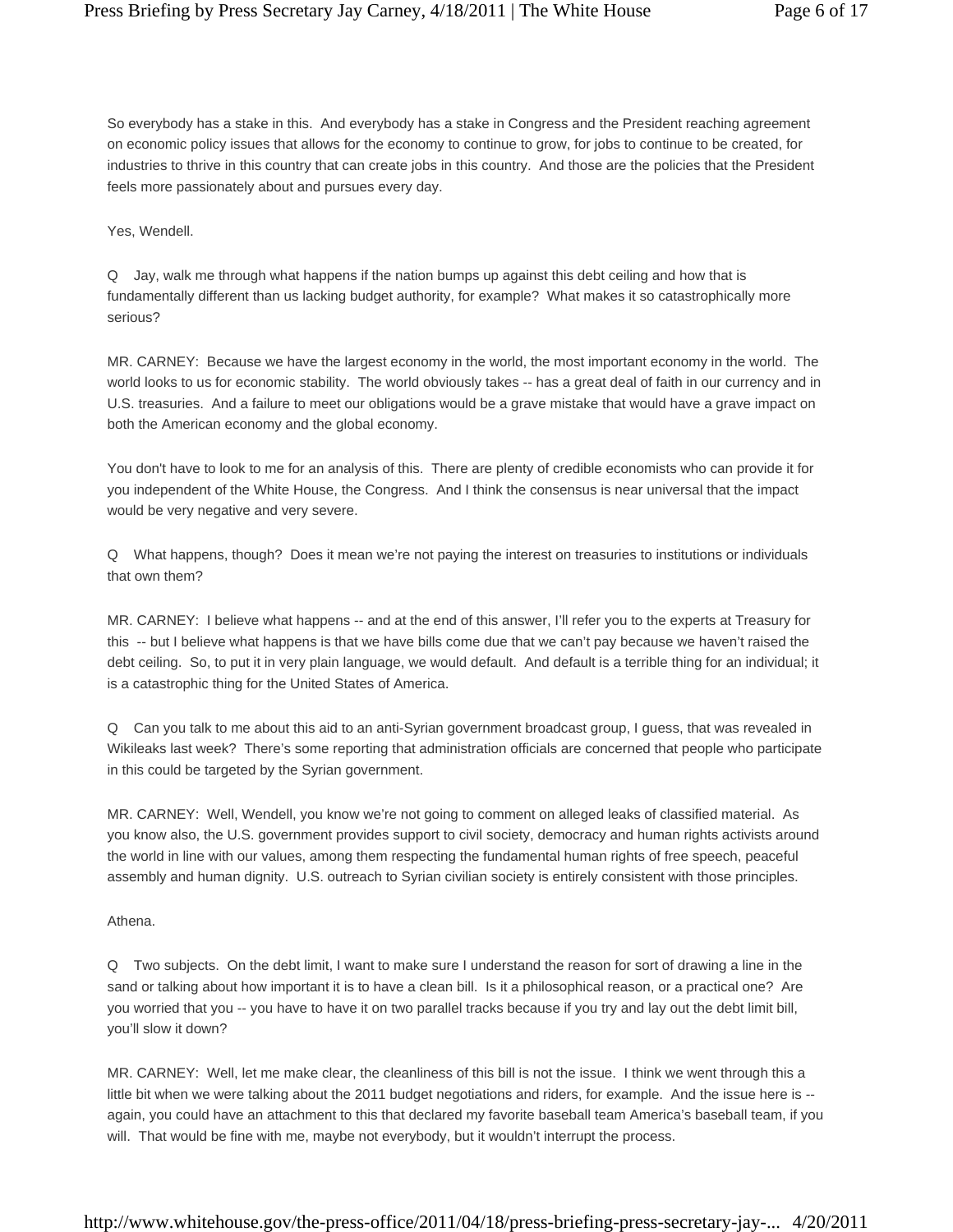The problem -- the issue here is the debt ceiling has to be raised, and it cannot be held hostage to a process that is very complicated and difficult. Now, we may reach -- we hope we will reach an agreement on deficit reduction, a bipartisan agreement on deficit reduction within the timeframe; we believe that's possible. However, I think what the Secretary of Treasury made clear over the weekend is that we cannot make it conditional. Because what if we don't? These are hard things. What if we don't? What if we're a week away or two weeks away and in the meantime, Congress says, well, then we're not going to raise the debt ceiling? And even getting up to that deadline poses huge problems for the economy because the global economy begins the possibility of the impossible, the unthinkable, which is a U.S. default.

So the point is we have to separate the two in the sense that we can make serious progress with great commitment on deficit reduction, but we must within a time certain raise the debt ceiling. Because in many ways not to do so would render all our other efforts pointless because we would immediately arrest the recovery. We could very potentially cause a global economic problem, and that would make everything else we need to do so much harder.

Q One more on the oil spill. We're coming up on a year anniversary since the Deepwater Horizon accident and the subsequent oil spill, which we all know what the effects of that were. How confident is the administration now that that sort of incident could be avoided? And what more needs to be done or is still being done to get to the point where you can be confident?

MR. CARNEY: Well, this is an excellent question because we've discussed a lot even since I've been Press Secretary about the process of granting new leases for offshore oil drilling in deepwater. And what happened after this historically serious oil spill was that the administration -- this administration insisted that before we grant permits for more deepwater drilling that industry demonstrate its capacity to contain a spill like the one we saw in the Gulf.

The first permit after that was demonstrated by the first company or consortium of companies which was granted in February. We have now granted 10 deepwater, offshore oil permits, and we will continue to do that because we believe it is of paramount importance that we continue to drill, but we drill safely. We need to obviously maintain and, when possible, increase our domestic oil production, but we need to do it in a safe way.

And it wasn't, as you just said, that long ago that we were witnessing this terrible oil spill, and we should not forget that it is important to take the measures necessary, as this administration has through the Department of Interior, to make sure that the industries that want to drill -- and we want them to drill -- that they do it in a safe way, and they have the capacity to deal with the kind of spill we saw.

Q So you are confident that you could -- it's not going to happen again?

MR. CARNEY: Well, we are confident that the procedures are in place. And as the Secretary of State -- the Secretary of the Interior rather, said over the weekend, we obviously know there's more to be done and we are constantly in the process of improving the agency that oversees this process. But on the issue of are we able, will industry be able to contain a spill if the kind of spill happened that happened last year, we believe that we are only issuing permits to those companies that demonstrate that capacity.

Q Can I follow on that?

MR. CARNEY: Can I get back to you, Sam? Carol.

Q When did the White House learn that S&P was going to make the announcement that it made this morning?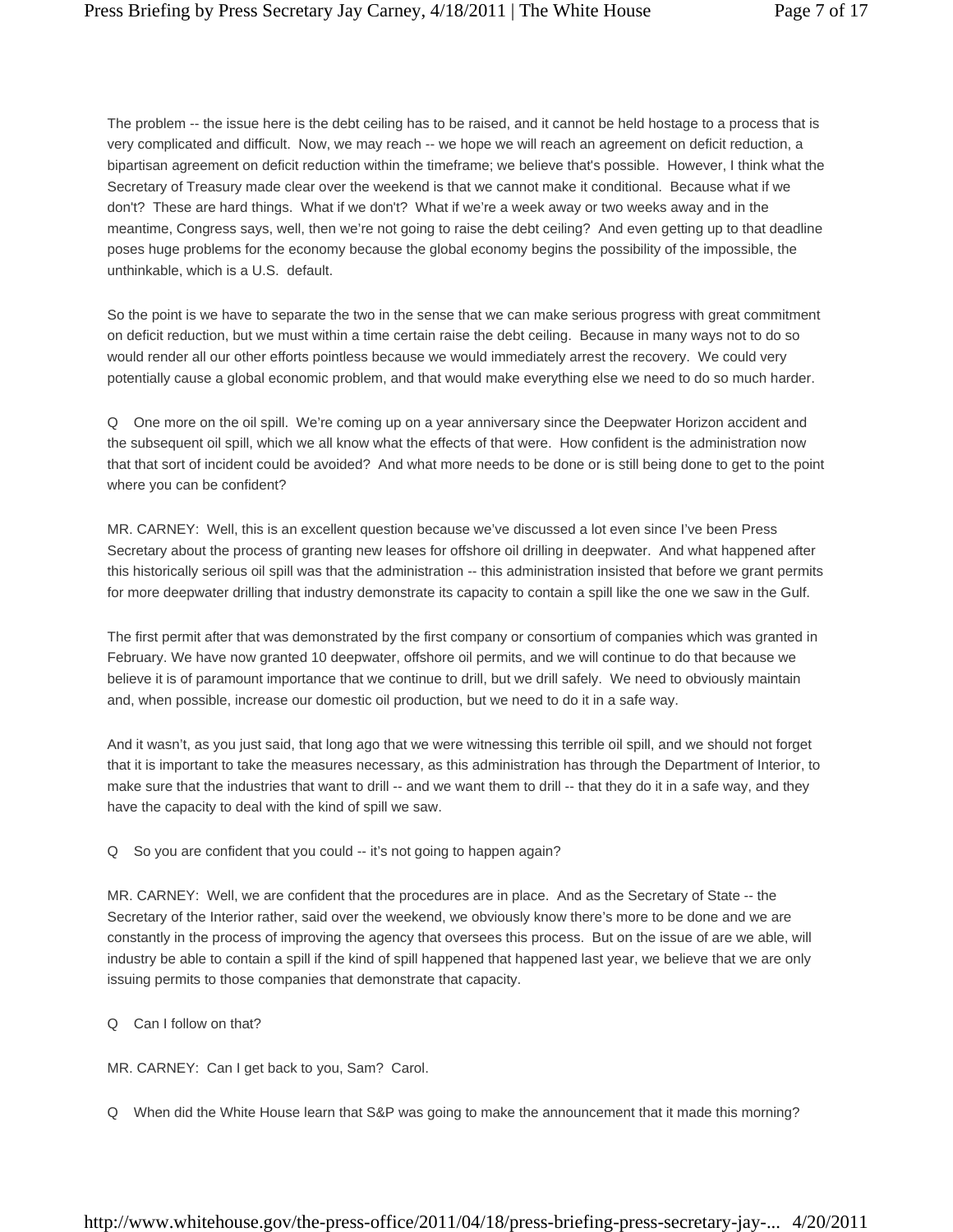MR. CARNEY: Friday afternoon.

Q Okay. And did anyone try to talk them out of what they were going to say? Or what were those discussions like?

MR. CARNEY: Well, I don't know what the discussions were like. I mean, it was -- they obviously have a process and they issue the --

Q Who did they raise --

MR. CARNEY: I believe the Treasury Department, but you may ask them for more details about the conversations. I don't have any details.

Q What was the President's reaction when he learned that this was --

MR. CARNEY: I think that the reaction of all of us is that the assessment of the state of the U.S. economy is one we agree with. The assessment of the potential for a bipartisan agreement is, we think, not as positive as we believe it is, and that -- that's why I say that we believe the process will outperform S&P expectations on the political side of this, which, we obviously have a certain amount of experience here just in these last two-plus years in dealing with Congress, and in the last several months in dealing with a divided Congress and still getting things done.

And there is great historical precedence for that to happen. When you can look and hear the competing statements from members of both parties and think there is no way these two sides are going to find common ground and come together -- and yet there is a way because the American people demand it and the American economy demands it. We need to address this issue. That's why the President takes it so seriously. And we believe that there are a lot of serious lawmakers up on Capitol Hill who agree that we need to do this.

So in many ways, as hard as this issue is, because of what we've been through in the economy and because of the fine work of the commission, the President's commission, there is an atmosphere, if you will, that creates potential for agreement that didn't exist in the past. And we hope to capitalize on that and get something done for the American people. We may not agree on every item, but there is much we can agree on that we think will be good for the economy and good for our balance sheet.

Yes, Mark.

Q Jay, on the interviews the President is doing this afternoon, can you tell us the criteria that's used to select the stations that get the exclusives?

MR. CARNEY: Well, we -- I mean, we do a lot of these, as you know, Mark. I think we look at different states, different markets, where the President wants to carry his message. And this is a continuing process. I'm sure by the time my time is done here we will have hit a vast array of regional TV markets.

Q Does the campaign weigh in on this?

MR. CARNEY: The campaign doesn't weigh in on it. We make our -- we make our decisions about where the President give interviews here at the White House. And I would note that the campaign -- I think that you're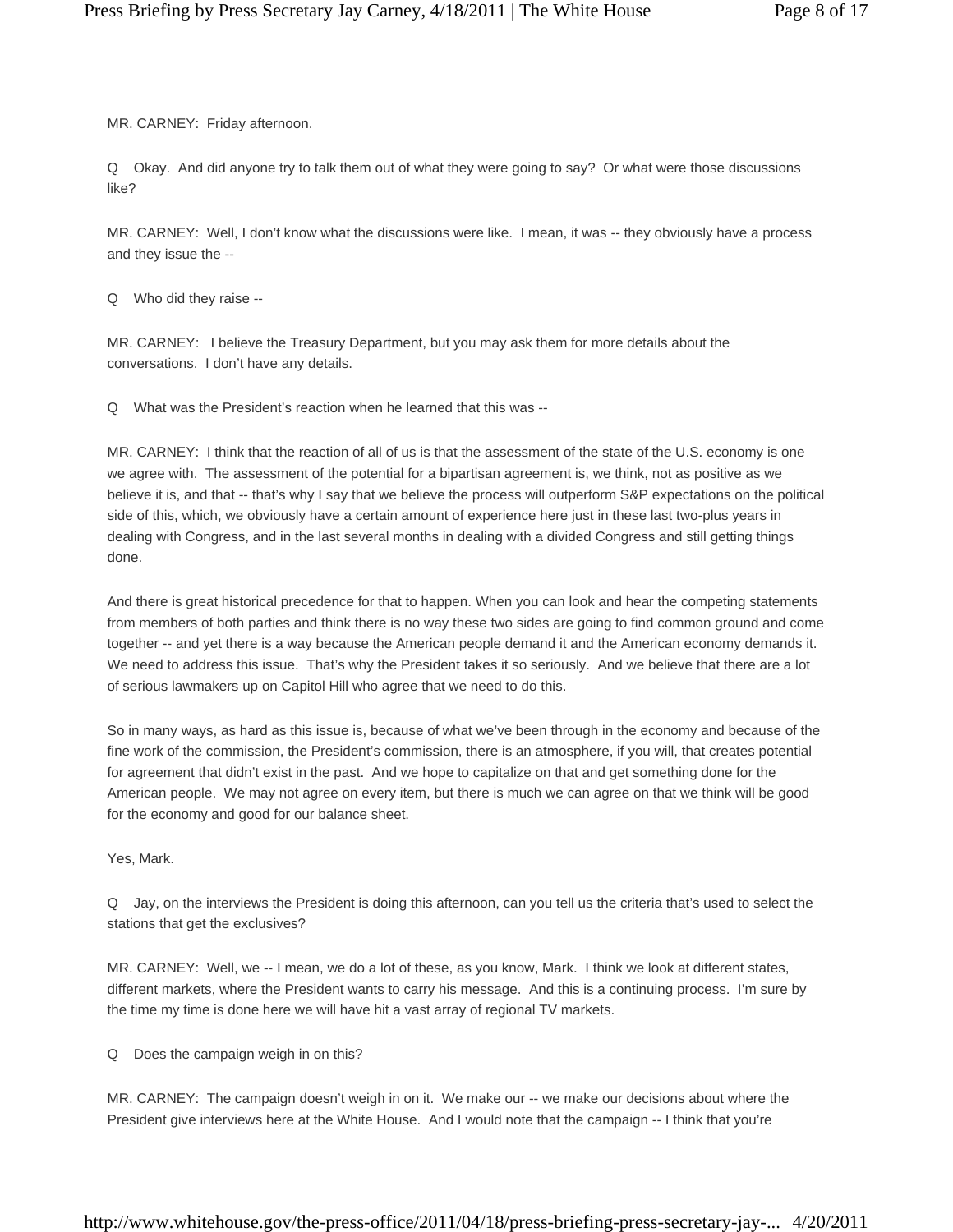referring to the President's campaign -- did not exist but for a few -- until a few days ago, or a number of days ago. So it is not -- the process is pretty simple. We look at where he hasn't spoken before, where the market is, and proceed from there.

Q Does he think he gets better access to the American people than doing a news conference here?

MR. CARNEY: I think we believe, and he shares our belief, that there are many ways to speak to the American people. And it would be nice, it would make our jobs a lot easier, if these were the days when a vast majority of the American audience tuned into Walter Cronkite at night and we could just talk to "Uncle Walter" and get our message out there, and that's just not the case anymore, as you well know.

And so we reach out in numerous ways -- through national media interviews, through national White House press conferences, through regional media interviews, through Facebook town halls, which we're doing this week, which we are greatly looking forward to. And so it's a mix of traditional media, new media, national media, regional media and -- because you've got to reach Americans where they are. And it just remains the case that a lot of Americans still get a large amount of their news from local television.

Yes, sir.

Q Jay, thank you. Did the President actually get briefed himself on the S&P report?

MR. CARNEY: I do not know specifically if he got briefed himself. I know he's aware of it. But I don't know if he had a broad briefing on it, but he is aware of it.\*

Q Will he use that report in any way in the town halls tomorrow and Wednesday and Thursday to make his points?

MR. CARNEY: Well, I don't want to anticipate because these are town halls where people are asking him questions, but it certainly -- he certainly stands ready to answer a question that makes a reference to that report.

Q And when the S&P said that there was a material risk on long-term debt, does the White House agree or disagree with that?

MR. CARNEY: The fact that there is a long-term debt issue that we must confront as a nation is precisely why the President and other serious-minded people in Washington, lawmakers on Capitol Hill, have come forward with their visions of how to address it.

And so, again, if the assessment is that we have a problem, we agree. If the assessment is that we need to reach a bipartisan agreement to address that problem, we agree with that. And where we slightly disagree is that we think the prospects for bipartisan agreement remain high, because it is at moments like these when the leaders of this country come together and in a bipartisan way find common ground and do what's right for the country. And we believe that's possible. We've seen it already, this President has, and we think we can do it again.

Mara.

Q One of the things that administration officials have warned about in terms of the urgency of the debt ceiling is that it's not so much that the markets would react in a catastrophic way after, heaven forbid, you don't raise the debt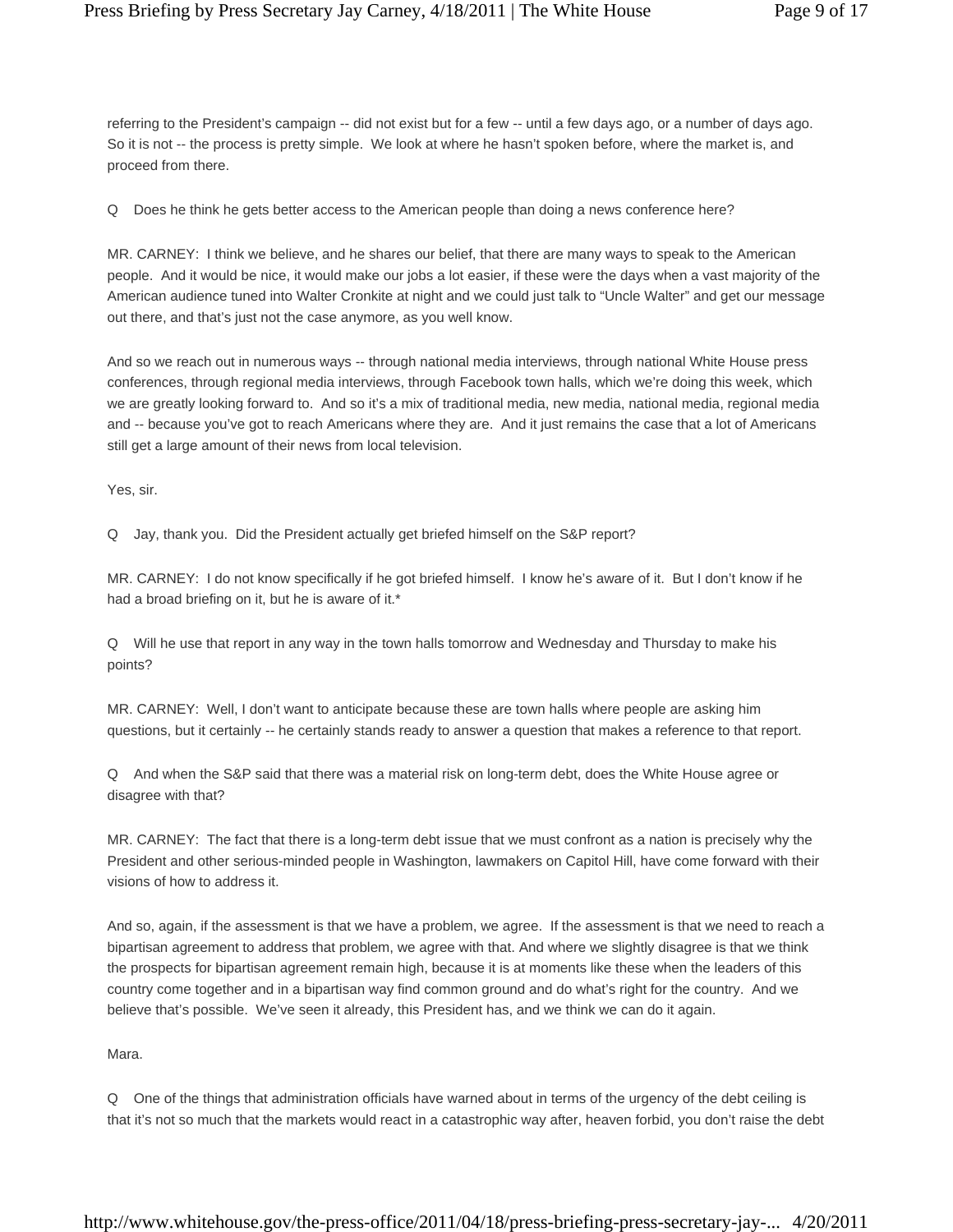ceiling, but that they could start weighing in before if they don't think it's going to be done, which is what this seems to be.

MR. CARNEY: Which is why it's so reassuring, Mara, that the leaders of both houses in Congress of both parties have said the debt ceiling will be raised. They have said -- as you know, you've heard me --

Q Right, we can stipulate that --

MR. CARNEY: -- read some of the quotes back, that -- and we believe they -- and that's the same thing they said in their meeting with the President.

Q But the fact that after the President gives this major speech the markets -- S&P and now the markets seem to have taken the exact opposite takeaway, in other words, that they're pessimistic instead of optimistic about the two sides coming together. And they get a unique vote -- they don't have to wait until election -- markets don't have to wait until Election Day to vote. And I'm wondering if you think their pessimism could affect not just the economy and the stock market going down, but could affect -- make it harder for you to achieve the outcome that you want. And this is a real factor.

MR. CARNEY: Well, I think -- let me parse -- let me split some of what you're saying here. One is, is it a problem -would it be a problem if the markets, prior to the deadline for raising the debt ceiling, believed that it wasn't going to happen? Yes. I think the Secretary of Treasury has said that. And that's why it's so important not just to raise the debt --

Q You don't think that's a --

MR. CARNEY: No, that's -- today's report was about a prospect for deficit reduction, okay?

Q Right, but -- yes, okay.

MR. CARNEY: So -- and that's why it's so important to move and to move sooner rather than later, because we don't -- you don't want the instability caused by any doubt about Congress's willingness to raise the debt ceiling. So that's why it's so important that they do it. That's why it's so important that the leaders have said they will do it.

Two, you've asked a lot about this one piece of analysis. But again, I point you to a lot of others out there -- Pete Peterson, David Walker, Erskine Bowles, Alan Simpson, others who have -- outside people who have made very positive statements about the President's speech and the prospects for bipartisan compromise.

I would also point you to Moody's: "This potential change in the direction" -- this is in the wake of the President's speech -- "This potential change in the direction of fiscal policy is credit positive for the U.S. federal government, although it remains uncertain what sort of budget will actually be adopted." Credit positive, so that is a positive assessment on the future as a result of the President's speech on Wednesday.

"Despite these uncertainties, we view the changed parameters of the debate with broadly similar goals as to government debt levels as a turning point that is positive for the long-term fiscal position of the U.S. federal government." That is Moody's. That's Moody's assessment.

So, look, this is hard stuff, complicated stuff. It requires some elbow grease by members of both the Republican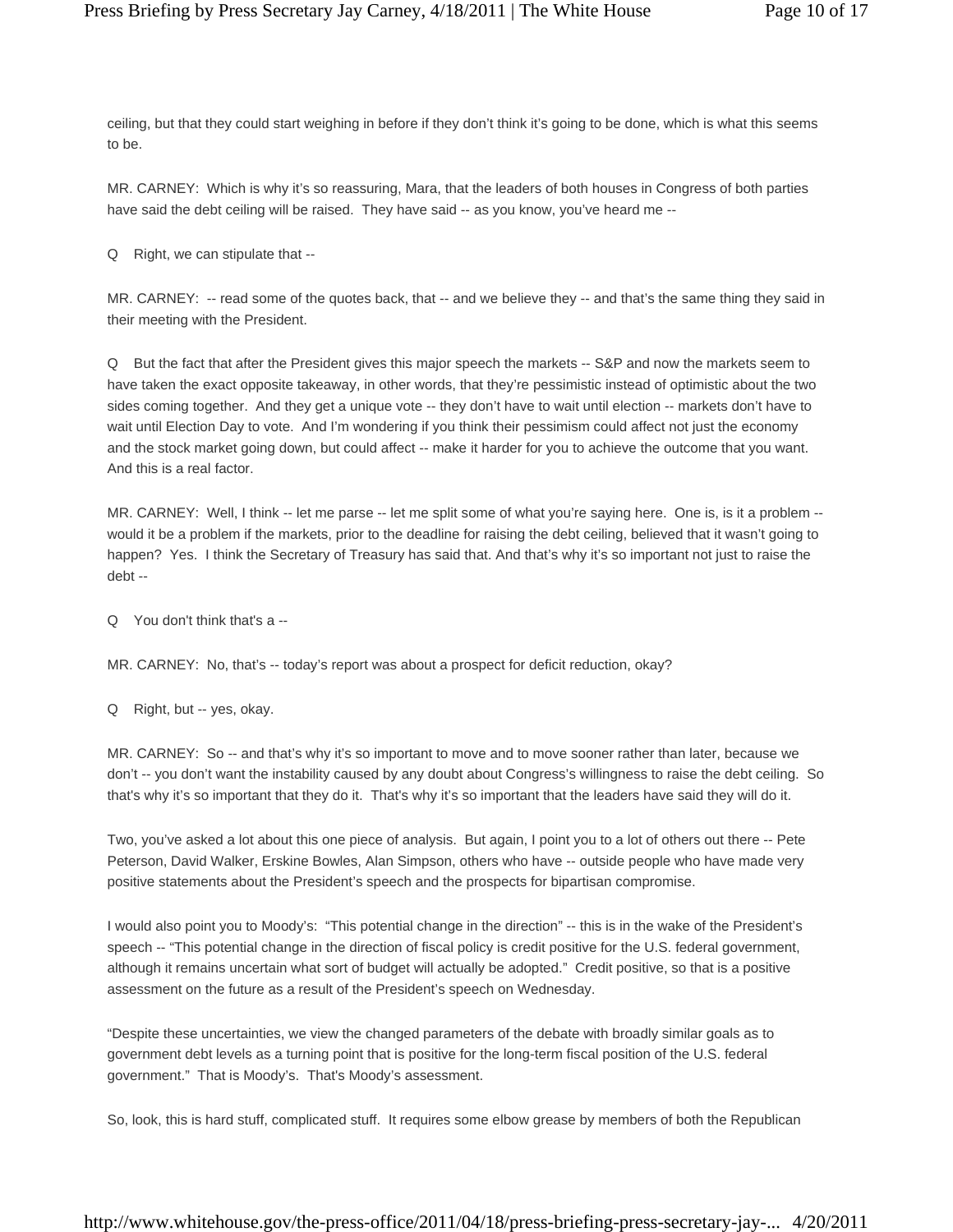and Democratic parties to get these kinds of agreements done, but we think there's reason to believe we can do it.

Q Why do you think S&P matters more to the markets than Moody's?

MR. CARNEY: Well, look, I'm not a market analyst. And we believe in the strength of the U.S. economy, the fact that we're growing out of the recession and creating jobs, and that there is a focus by this President and members of Congress on the need to deal with our long-term debt and deficit issues.

Jackie.

Q Jay, what is the President doing, if anything, to spur Congress, the congressional leaders, to name the members of the debt reduction group that he called for in his speech? The Republicans haven't named anyone. The Democratic leaders have each named two instead of four, as he proposed. And the two that Senator Reid proposed are not exactly people you associate with trying to reduce the debt. And Senator Baucus is actively opposed to even talking about doing anything on Social Security's long-term finances. I mean, why do we have any grounds to believe this is ever going to get off the ground?

MR. CARNEY: Well, because it has to. Because it has to.

Q What is the President doing about it?

MR. CARNEY: Well, we are obviously -- Congress, as you know, is on recess, but we are, at staff level, having conversations, and the phones work around the world, so we're also having conversations with lawmakers who are in various places around the world about the need to move forward with this process.

And we remain confident that we can do that and we will do that because it's essential. It's essential that the American people see that its elected leaders in Washington are addressing an important problem together. And it's essential for them to see that the serious members of both parties acknowledge that in any situation like this, just as it was true with the fiscal year 2011 budget negotiations, neither side is going to get 100 percent of what it wants. There is not -- a "my way or the highway approach" is not credible. And so the President understands that, and we believe that everybody needs to understand that. And then that will help -- that recognition will also help the process move forward.

Q Has the President had conversations since his speech last Wednesday with either Speaker Boehner or Senator McConnell about naming --

MR. CARNEY: Again, there have been conversations at the staff level. I don't believe the President has had conversations with any of the leaders you mentioned in the last several days, but we're moving forward on this.

Q Just one question --

Q Did the President --

MR. CARNEY: You know what, let me go to Ann.

Q Just one -- just one. It's my turn.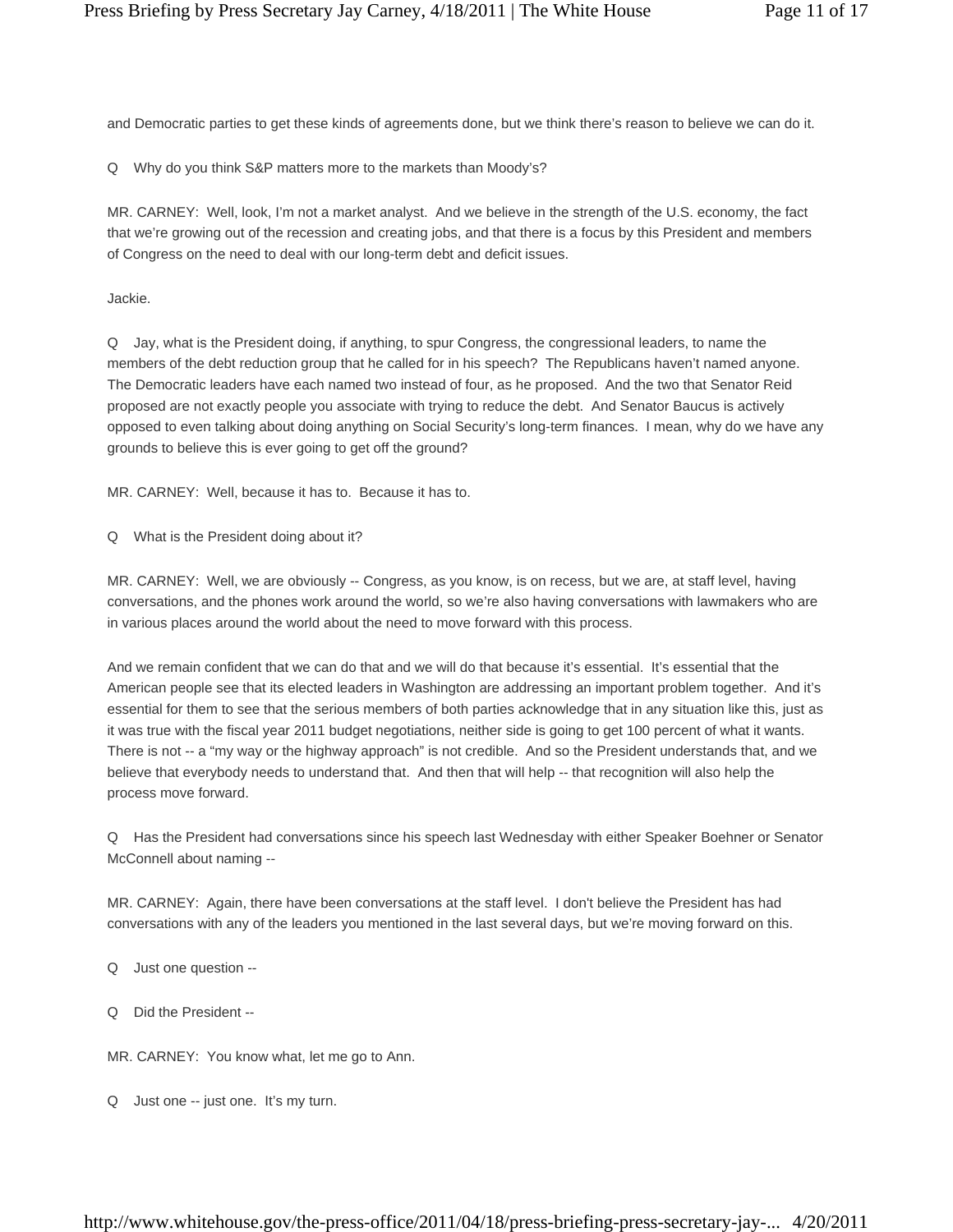MR. CARNEY: Sorry. Ann Compton, from ABC.

Q A follow-up on what Jackie asked. Did the President have any conversation with the Speaker before he went to Iraq and to Pakistan to make sure the United States is speaking with one voice overseas?

MR. CARNEY: Again, I don't know if that's -- if they spoke about his trip to Iraq. They obviously spoke in the wake of the agreement on the budget a week ago Friday. And we think it's a good thing that the Speaker of the House visited Iraq to see the progress that's been made there and the fact that our civilian and military personnel continue to do extraordinary work there.

A lot of people have taken their eye off that ball, understandably, because we have drawn down -- this President has drawn down 100,000 American troops from Iraq. And we are very much in a process of making transition -- full transition to the Iraqis, and we've been in a support and assist mode there for a long time now, as you know.

Q The Speaker announced in a letter this morning that he would like to take money away from the Justice Department and give it to the House to defend the Defense of Marriage Act, something that he says, now that Justice has announced that it will not defend it, that the money it would have otherwise spent should go to the House to hire outside legal counsel so it doesn't add to any additional government spending.

MR. CARNEY: I'm not aware of that. I don't have any comment specifically on funding. I do know that from the day that we announced this here and I spoke about it, that we obviously will work with Congress if Congress so chooses to move forward and want to defend it.

Q -- pay for it?

MR. CARNEY: Again, I would address that to the Justice Department. I'm not aware of the question, the issue of funding.

Peter.

Q Jay, thank you. We're moving from a high-stakes, high-drama dispute over spending that almost led to a government shutdown to another high-stakes, high-drama dispute over raising the debt ceiling. It's a difficult political environment. Is there space for the President to advance a positive agenda here on jobs and the environment? Does he see the next two years as playing defense?

MR. CARNEY: What we have learned since the midterm elections that delivered the House of Representatives to the Republicans is that despite prognostications to the contrary, we can get big things done. We can get important things done. So this President believes very strongly that, yes, there's a potential for serious work to be done.

It's not necessarily going to be easy. It's going to require compromise by both sides. It's a divided government. But that's how our system works, and he remains confident. And I would just note a couple of things -- that he spent a lot of time going out not just from Washington but around the country talking about his energy policy and the need to diversify our energy sources and to pursue a clean energy standard and address very directly the problems that Americans are contending with because of the rise in oil prices.

And he believes that he can continue to talk about those issues and make progress on those issues because the American people expect us to. They don't really care -- they don't think it's an excuse that one party controls the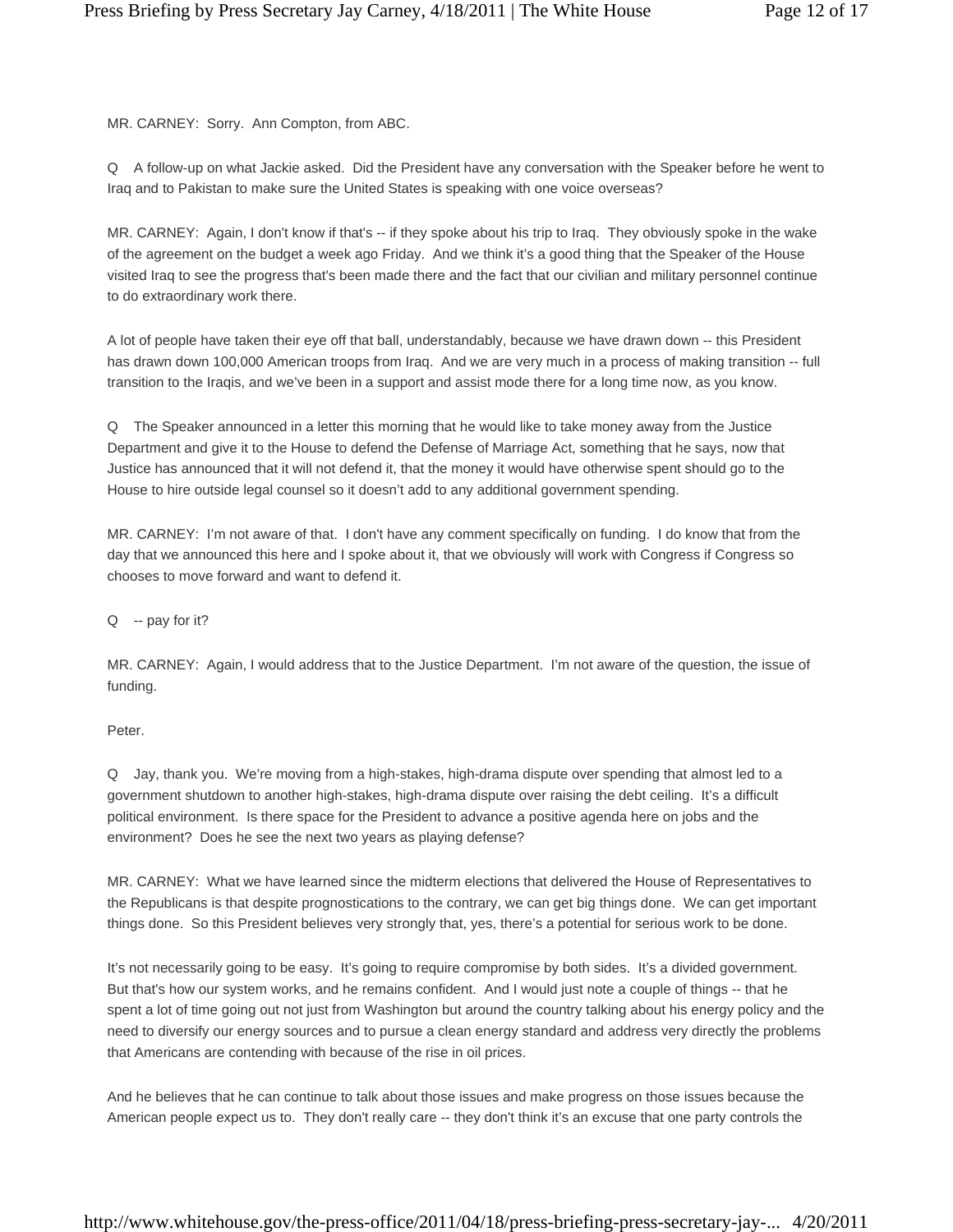House and another party controls the Senate, and the President's party isn't in control. That's not an excuse to the American people. And he certainly doesn't think it is. And that's why he began a process on Wednesday that explicitly calls for bipartisan agreement because that's what we're here to do, is to get some work done for the American people

Q The President's timeline for dealing with the group is targeted for the end of June. The deadline -- expected deadline for the debt limit to be increased is -- of course, could be between mid May and late July. What happens if the debt limit -- if Treasury says we need that May 15th and negotiations are ongoing and you're not in a position yet to put forward a package? What -- is there -- that seems to be another kind of game of chicken. What is the White House's expectation in terms of what will happen if the two parallel tracks don't proceed?

MR. CARNEY: I think the big -- well, the Treasury Department has made very clear what the -- in its letters to Congress from the Secretary of the Treasury and in other ways about what the chronology looks like. And I would leave it to them to analyze what those deadlines are and to provide that information to Congress, which they have done and I'm sure will continue to do.

But it does -- your question goes right to my earlier point, and right to the statements that Secretary Geithner made yesterday, which is we are pursuing deficit reduction aggressively at the same time -- and within the same timeframe that Congress needs to take action on raising the debt ceiling.

It would be a mistake to have one be conditional upon the other precisely for the reasons that you mention, that -agreement is hard. We believe an agreement is possible by the end of June, and that that will be a positive thing in and of itself.

But you can't -- what we have said is that you cannot play chicken with the economy. You cannot play chicken with the full faith and credit of the United States government. And to make raising the debt ceiling contingent upon the success of those negotiations is very risky behavior. It is playing chicken, and we don't think that that's what congressional leaders meant when they reassured the President and they reassured the public that the debt ceiling would be raised.

Q So you would expect them -- the House and the Senate to just do the debt limit on the promise of this?

MR. CARNEY: Well, I take them at their word that the debt ceiling will and must be raised, and more importantly, the President takes them at their word. But let me remind you that we are cognizant of -- we acknowledge what members of Congress are saying and how they want to see progress on deficit reduction. And so do we, which is why we're committed to this process. And we will push that boulder up the hill because it's important, and we will demonstrate, again, the President's commitment to doing that.

## April.

Q On another subject. You say you can't play chicken with the economy, but the economy right now is directly tied to prices at the pump. When is the President -- or what conversations have been happening right now about tapping into the Strategic Oil Reserve?

MR. CARNEY: Well, as you know, the President gave a major speech talking about gas prices. And he spoke in a press conference about this, and he has taken questions in the past about the SPRO, the Strategic Petroleum Reserve. We obviously look at the situation constantly and assess what our options are.

The SPRO exists to deal with a literal disruption in the supply of oil. And I believe the President said recently in one of his interviews that you have to be very careful about the decisions you make with regard to releasing the reserve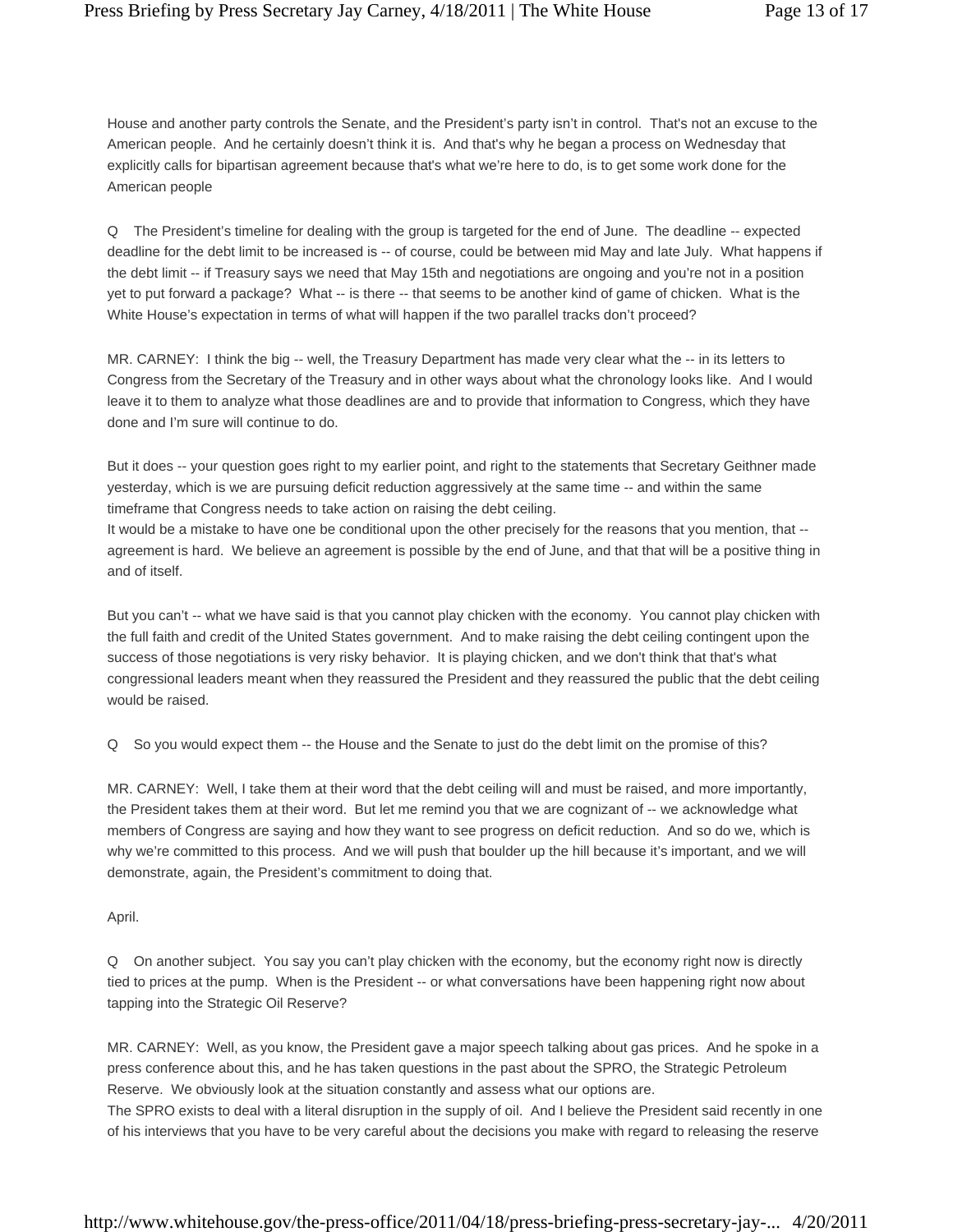because you don't want to get in the situation where you release it because of a price issue, and then find that you have disruption and your reserves are down. So it's a very serious decision to take.

However, he remains -- he obviously continues to look at it. The point he has made in his energy speech and his statements about our need to address our long-term energy future is that there are no short-term fixes to this problem, and it is -- that are sustainable or dramatic because -- and this is what he addressed and talked about before, that we had a spike in 2008. A lot of people said a lot of things in Washington about the need to deal with gas prices. And then prices went back down and everybody forgot about it. And that's why you need a long-term energy policy that reduces our dependence on foreign oil, increases our production both of fossil fuels and forms of clean energy, diversifies our energy sources, and does it in a way that protects us in the future against these same kinds of price shocks.

Q Can I follow up on that --

Q Let me follow up. So let me understand if I'm understanding you correctly. If the President were to think about tapping the petroleum reserve, if he did that it would not make a significant difference to the American pocketbook?

MR. CARNEY: I'm not saying that. I'm just saying that there are no short-term solutions to our overall problem with dependence on foreign oil. You have to have a sustained energy policy and you have to look at diversifying your sources of energy, increasing your production of energy of all kinds, and building clean energy technologies that allow us to move -- again, move off of our dependence.

Q As we're seeing \$4 a gallon at many pumps across the nation, is this White House bracing for \$5 a gallon and higher starting this summer?

MR. CARNEY: I would not predict -- any more than I can become a market analyst be an oil market analyst. What I will say is this -- again, it is a conversation we have every day here about gas prices and the impact they have on Americans. I mean, that is the conversation that Americans are having around the country. They're concerned about deficits and debts. They're concerned about a lot of things. But, far more, they're not talking about the S&P analysis today -- they're talking about the price at the pump down the street and the impact it's having on their wallets, which is why the President is so committed to coming up with a long-term solution and not just trying to win the rhetorical debate about the problem of gas prices. He wants a policy that positions America in the future in a way that reduces the impact of these kind of price hikes.

Q Without quantifying that, is this White House bracing for higher prices?

MR. CARNEY: Again, we're not predicting higher or lower. We don't -- we're not in that business. What we know is that prices are high and that severely tests Americans. We are grateful that Congress and we were able to reach the tax cut agreement in December that provided a payroll tax cut for everybody that has helped alleviate the impact of the rising gas prices. But we are very cognizant of it. We think about it and talk about it every day.

Q Can I follow up on that?

MR. CARNEY: Let me just do one more. Keith.

Q On Libya, there are reports that NATO Europe is running out of munitions to fight the war. Is there any --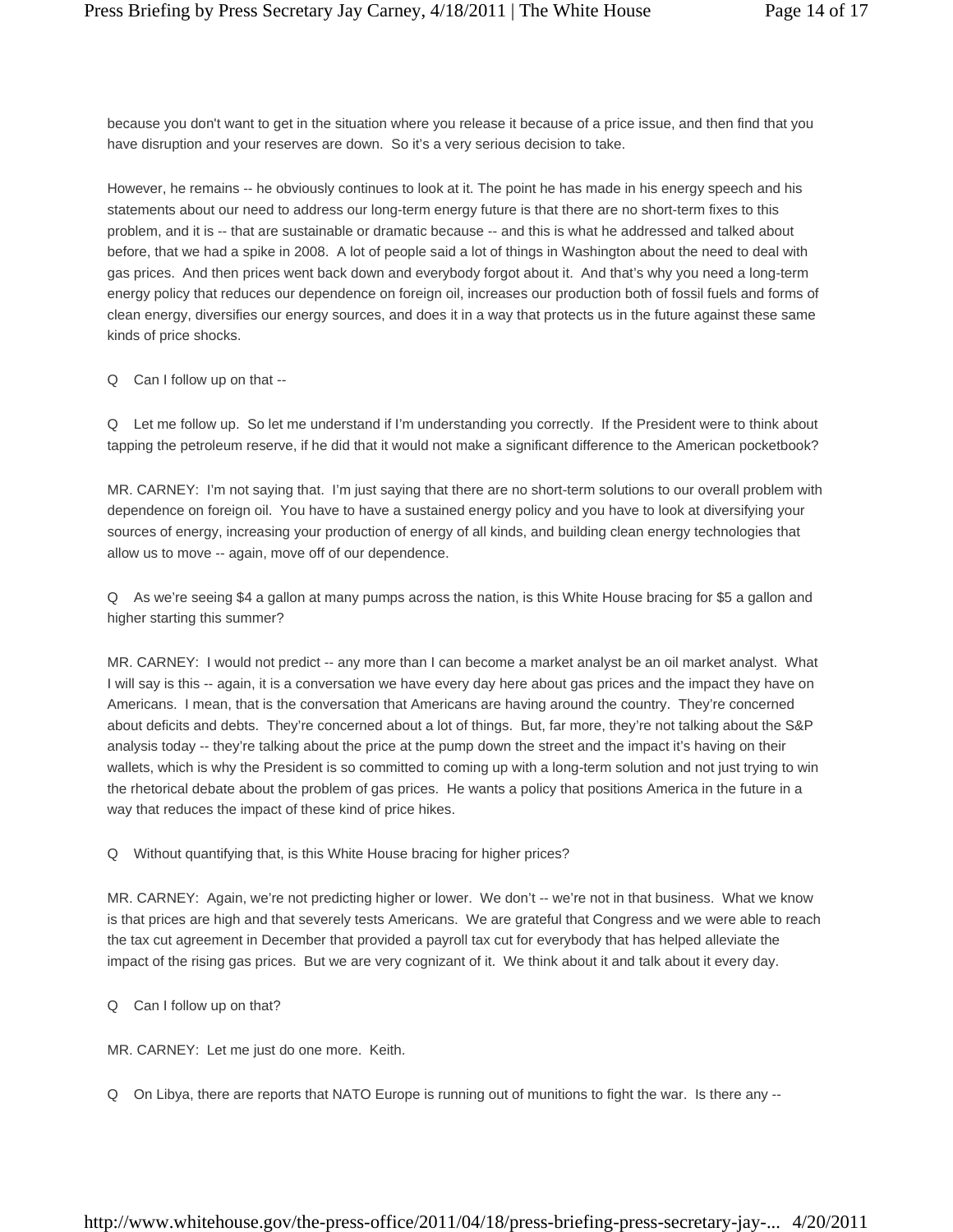MR. CARNEY: I'm sorry, reports of what?

Q That NATO Europe, the European allies of NATO who are in this front seat of this war, are running out of munitions to drop on Qaddafi's forces. Is there any -- and apparently there's some pressure for the United States to take up a larger role again. Is there any consideration of that now at the White House?

MR. CARNEY: Well, we believe that NATO has the capability and the capacity to fulfill the mission it has, taking the lead and command and control in enforcing U.N. Security Council Resolution 1973. We have -- our role is as the President promised it would be, which is support and assist, and it remains an important role but not a lead role. We provide capacities for jamming, for tanker refueling, for intelligence gathering and the like, and we continue to work with our NATO partners to find if there are other ways that we can assist. But we are not -- we have no plans to change our posture.

We have a great deal of faith in NATO's ability to fulfill its mission. And I would point to you that as -- in the last 24 hours have been -- there's been a dramatic increase in the number of sorties flown by NATO planes as the weather has cleared, and again, demonstrates the capacity of NATO to fulfill its mission.

Q Is the report wrong then? Does NATO -- do the European allies have enough munitions to --

MR. CARNEY: Well, I think -- again, I would address those questions to NATO. We remain fully confident in NATO's capabilities.

Thanks, everybody.

Q Jay, but you said you'd take it after. You said --

MR. CARNEY: Oh, wait. You know what, I did -- well, I said I would take Sam's question. (Laughter.) I don't remember Victoria, but I'll take Victoria's, too.

Sam.

Q One more. One more.

MR. CARNEY: I never said yours, Lester.

Q You never said -- in other words, I'm not going to be allowed to ask any questions?

MR. CARNEY: Lester, I've answered your questions many times.

Q Many?

Q So, Jay, you've talked to a lot of -- with the year anniversary of the BP spill, you've talked a lot about ensuring that similar mishaps don't happen in the Gulf. But one of the key domestic legislative priorities for this administration is lifting the cap on economic damages. From \$75 million I think you got all the way to unlimited. It started at \$10 billion and I think it went further from there. There is no movement on that in the Congress. How can you be comfortable with more drilling in the Gulf when there still is a cap on economic damages at \$75 million should a spill actually take place?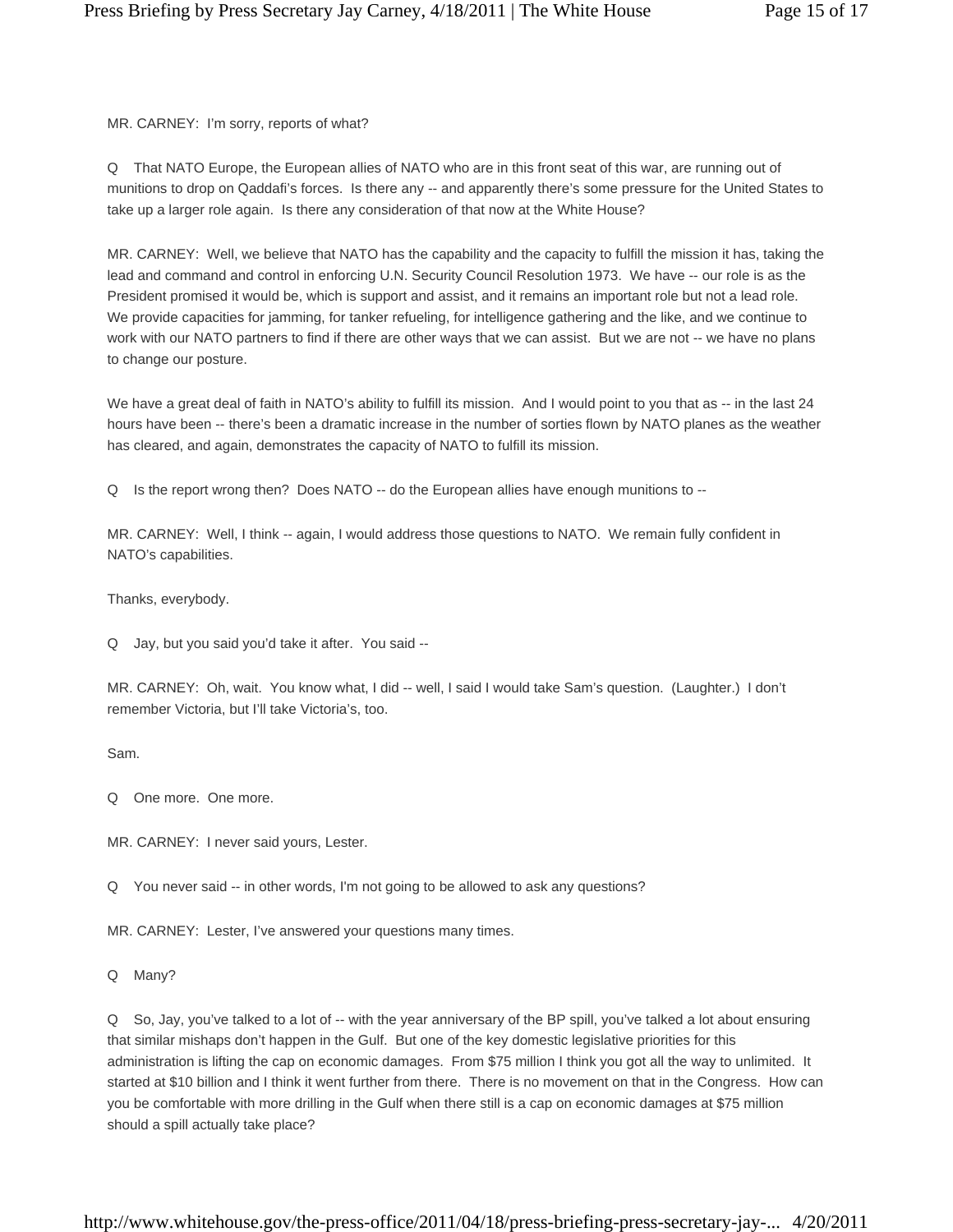MR. CARNEY: Well, Sam, I'll confess that I don't have any specifics on the issue of the cap on damages. What I can tell you is that, as I said earlier, that the administration is committed and focused on making sure that, as it has in recent weeks begun issuing permits, new permits for deepwater drilling, that it only does so when an industry demonstrates the capacity to deal with these kinds of spills, so that what happened in the Gulf last year does not happen again.

And it feels -- we feel confident that the procedures in place do demonstrate that an industry can do -- can contain and can deal with that kind of spill, which is why we've issued these leases. We think drilling and increasing production is important as long as it is done safely, as you can do both.

Q Can you come back and tell me if you're still pushing for a raising of that cap?

MR. CARNEY: Let me see if we have anything for you on that.

Q Could you take that question?

MR. CARNEY: Yes.

Q Yes, Jay. Going back to April's question -- what I'm hearing from people on the radio, going back to the question of \$5.00 a gallon gas coming up in the summer, people are saying they are very concerned about this. They understand a long-term solution, but they're concerned about \$5.00 a gallon gas in the summer. They're concerned about 10 percent, 15 percent increases in airfares. They're concerned about not going away this summer. And they want to know what the President can do to help them. And we're talking about people who are supportive of the President's policies, but who are looking around and saying we're not going to be able to go anywhere this summer.

MR. CARNEY: Well, Victoria, I would tell you that we are, again, very focused on this, extremely aware of the burden that it creates, and looking at ways that we can help alleviate it. The reality is, as you know, and I hope as a host of a radio show, that you are responsibly informing your readers that there are no silver bullets to alleviate this problem; that the way to deal with this problem in the long term is to have a serious long-term energy policy that reduces our reliance on foreign-produced oil and increases our diversity of our supply of energy. That's the way we get out of this mess in the long run.

In the short, we are obviously looking at different measures we can take to help alleviate the impact of the oil -- rise in oil -- this rise in oil prices. But, again, it's important for everyone here who talks about and writes about this issue to acknowledge the fact that administrations and congresses in the past have not succeeded in addressing this issue for the long term, which is why we continue to have these cycles of price hikes and a great deal of consternation followed by a lull when everyone ignores the need for a long-term energy policy because the prices at the pump have gone down.

The fact is, this President is focused on a long-term solution so that Americans in the future, and his successors have a policy in place that means that we will not suffer from the kind of swings from the policy -- sorry -- suffer the impacts of serious spikes in oil prices in the future.

Thank you.

**FND** 1:21 P.M. EDT